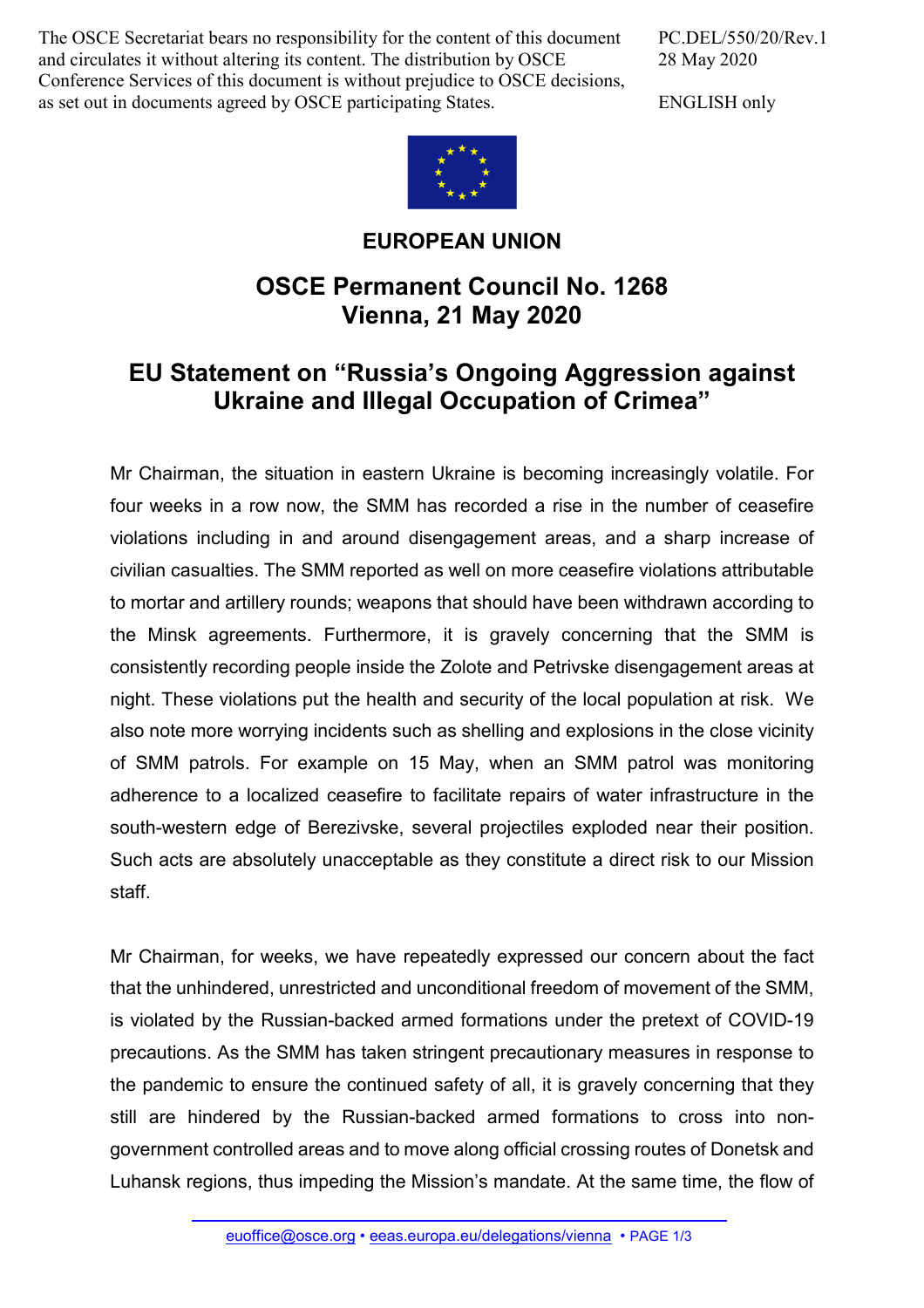persons and transport across the uncontrolled segment of Ukrainian-Russian border is continuing without any major COVID-19 implications. Mr Chairman, the SMM was set up as a single, unified entity which cannot and must not be broken up into separate parts, as it was stated by Ambassador Cevik last week. Any attempt to restrict the freedom of the movement of SMM runs counter to both the Minsk Agreements and the Permanent Council's Decision No. 1117 establishing the Mission's mandate. We urge Russia to use its considerable influence over the armed formations it backs in order to meet the Minsk commitments in full and to stop this hindrance of the SMM to fulfil its mandate.

Furthermore, the current pandemic situation makes the SMM's technical assets more important than ever to ensure the Mission's ability to implement its mandate. Still, the SMM reports frequently about both signal interference as well as small arms fire against their UAV's and stationed cameras. We deplore the continued action to compromise the functioning of these assets. Those responsible for any wilful damage, destruction or loss of SMM UAVs and other assets should be held accountable, both politically and financially.

We fully support efforts of the Trilateral Contact Group and the Normandy Format in working towards a sustainable political solution to the conflict, in full respect of the sovereignty, unity, independence and territorial integrity of Ukraine within its internationally recognized borders. It is therefore important that the sides take the necessary steps to implement the agreed conclusions of the Paris N4 Summit of December in good faith. In this context, the EU commends the constructive approach displayed by Ukraine and calls on Russia to act likewise, including within the TCG.

We note that 18 May marks the 76th anniversary of the deportation of Crimean Tatars, among others, which was a tragic watershed in their history. Sadly, this community has been especially targeted by human rights violations in Crimea. We remain gravely concerned about the human rights situation in the Crimean Peninsula, illegally annexed by the Russian Federation. Over the past six years, the people living in the peninsula have been faced with severe restrictions to their fundamental freedoms. The EU calls for full compliance with international human rights standards in the Autonomous Republic of Crimea and the city of Sevastopol. We continue to urge the